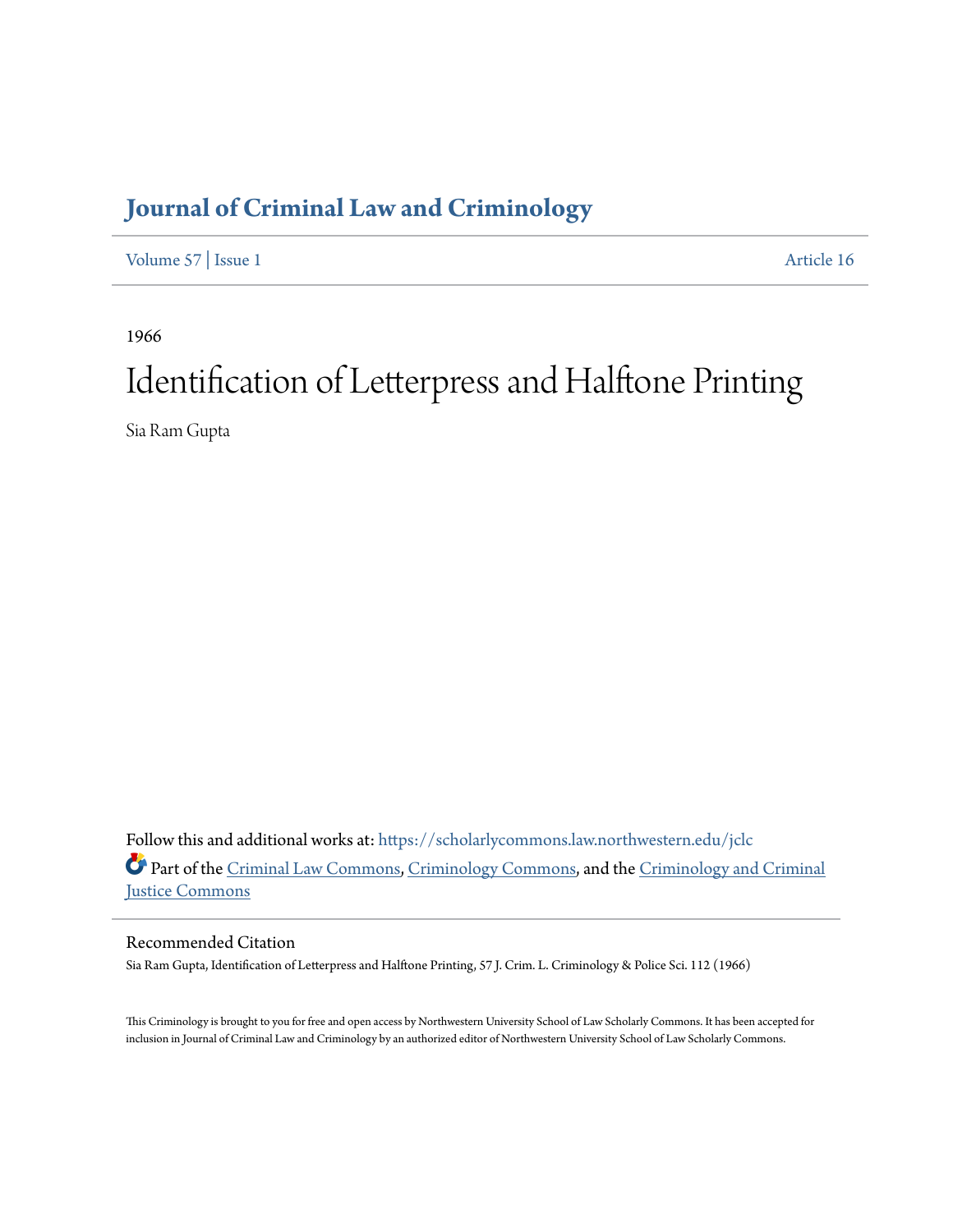## IDENTIFICATION OF LETTERPRESS AND HALFTONE PRINTING

SIA RAM GUPTA

Sia Ram Gupta, B.Sc., F.R.M.S. (Lond.), is an instructor at the Central Police Training College, Mt. Abu, India. From 1950 to 1961 Mr. Gupta was chief handwriting expert for the State of Uttar Pradesh, and it was during that period of time that he carried out the study described in this article. EDITOR.

Letterpress printing, also called relief printing, is the oldest form of printing known to us. In spite of all modern devices of communication, printing has retained its pre-eminence and is still most commonly used for producing books, magazines, newspapers, catalogues, and the like. Many are inclined to believe that "printing" being the product of a mass type casting and mechanical reproduction does not lend itself to a scientific comparison and identification as to its source and and is therefore an effective screen for committing crime. There has accordingly been a gradual increase in the use of printing as a means of producing defamatory, libelous, seditious or anonymous posters and handbills, and spurious certificates, diplomas, and degrees. There has been even a fraudulent printing of books otherwise protected under copyrights. An inquiry in a case like this often arises to fix the responsibility of printing such matter with any degree of scientific accuracy upon a suspected press.

The identification of printing is based on the general principles, viz. the existence of an adequate combination of class and individual characteristics exceeding the limits of an accidental coincidence. In the case of a human being, the class characteristics are the stature, build, complexion, etc. while the individual characters are the moles, scars, birth-marks, and other facial peculiarities or deformities. In the case of typewriting, the class features are the style and size of the type faces conforming to the specifications designed by the manufacturer while the individuality in typewriting is brought about through imperfections in the printing of type faces and through the wear and tear of the machine resulting in defective spacing, positioning, slant, mutilation and weight of type faces.

In printing, the class characteristics may be grouped under body size and type face designs. The body size of a type is responsible for the width

of a line and the depth of a column. The unit of measurement is the point which is one-twelfth of a pica, 6 picas making an inch. The body size in metallic type varies from 6 points up to 72 points, larger ones being made mainly in wood. According to the type face, the authoritative composition manual distinguishes between eight main designs. The body size and the type face design thus stamp a printing with its class characteristics. So far as the individual characteristics are concerned, they come into existence as a result of defective setting in the matter of relative spacing, positioning, slant and weight of type faces or are due to the mutilations and imperfections in these type faces. This applies both to the setting through hot-metal composing machines (monotype or linotype) as also to hand composition. The defects in the former, being a mechanical setting, however are less numerous.

It is true that the identity of a disputed poster, pamphlet, book, or other printing can be established in restricted conditions and the frequency of identifying the source is far less than that in the case of a typewritten matter since the identification of printing necessitates the recovery of either a proof copy of the questioned printed matter to be used as a standard or the seizure of the form with the matter before the press dismantles it. The proof copy as such or a sample obtained from the seized matter is then used as a standard for comparison with the questioned printing. In the absence of such standards, it may not be possible to positively link the disputed matter with any printing press by obtaining fresh samples with a recomposed identical matter from the mass of similar types in use in the press.

The identification of printing in a case of the Agra district is illustrated below. A book entitled *Savitri,* approved as a text for Intermediate classes of the U.P. Board, was published by one Sri Noor Mohammed & Sons of Gonda. The book being in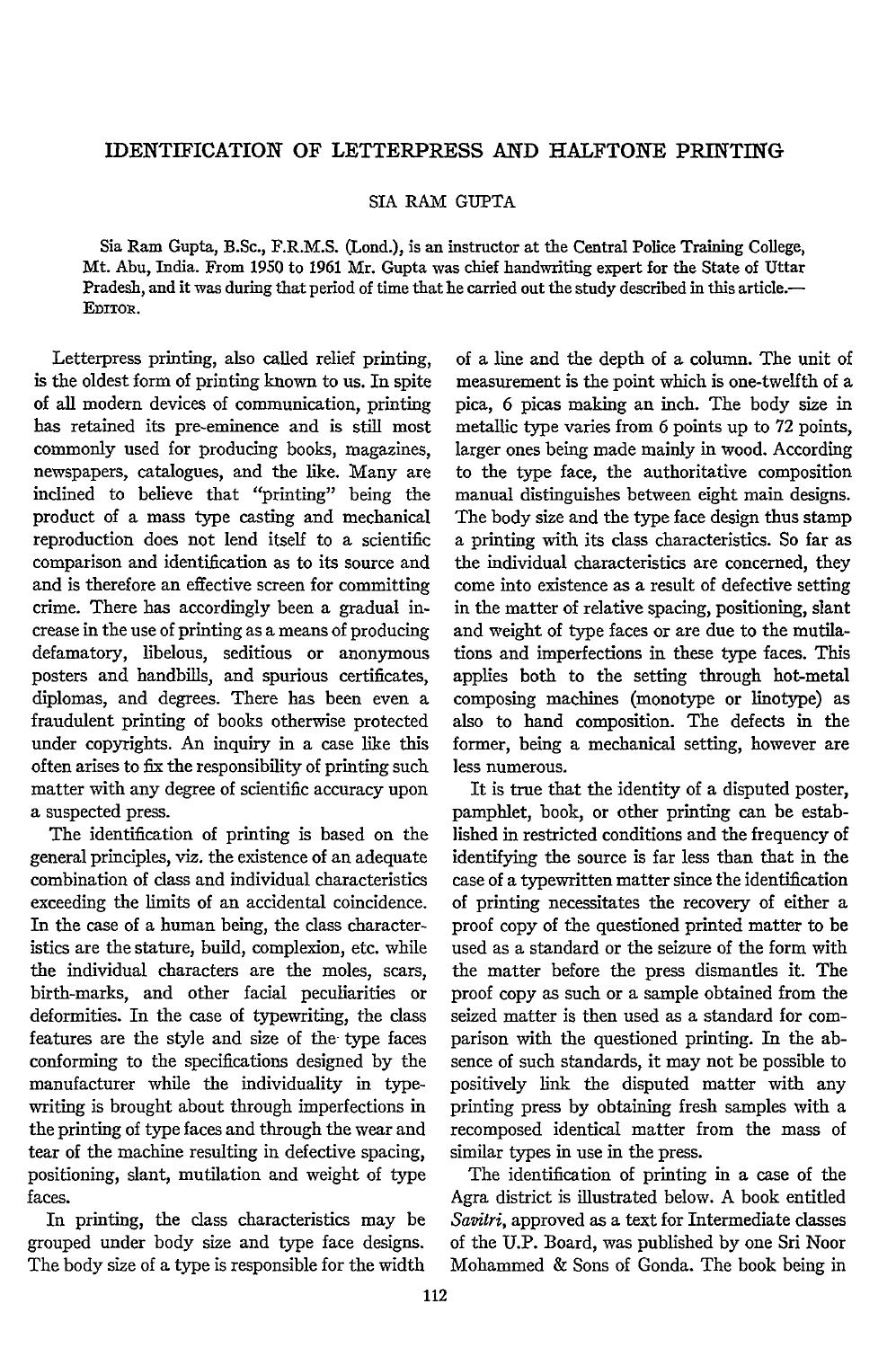

## **FIouRa 1**

The headline and first eleven lines of page 8 are reproduced-the proof copy at the top and the questioned book below. Some of the individual points of comparison are marked and include: Headline, "SAVITRI", the spacing<br>of the "T"; line 251, "to", the relative position of the "o"; line 254, "The", the weight and position of the<br>line and "Savitri", the **"S"** off-its-feet.

great demand provided an incentive to another press to illegally print it against the copyright. From the suspect press were recovered a large number of copies of the book which on a comparison with the genuine book were found to be unauthorised. The investigator very intelligently thought of organising a raid to look for the proof copies and was successful in recovering some pages from the press premises. Besides a similarity in the class characteristics, the proof copies matched with the corresponding pages of the unauthorised publications in the individual features showing that the suspect books and the proof copies had been printed from the same form and matter. This